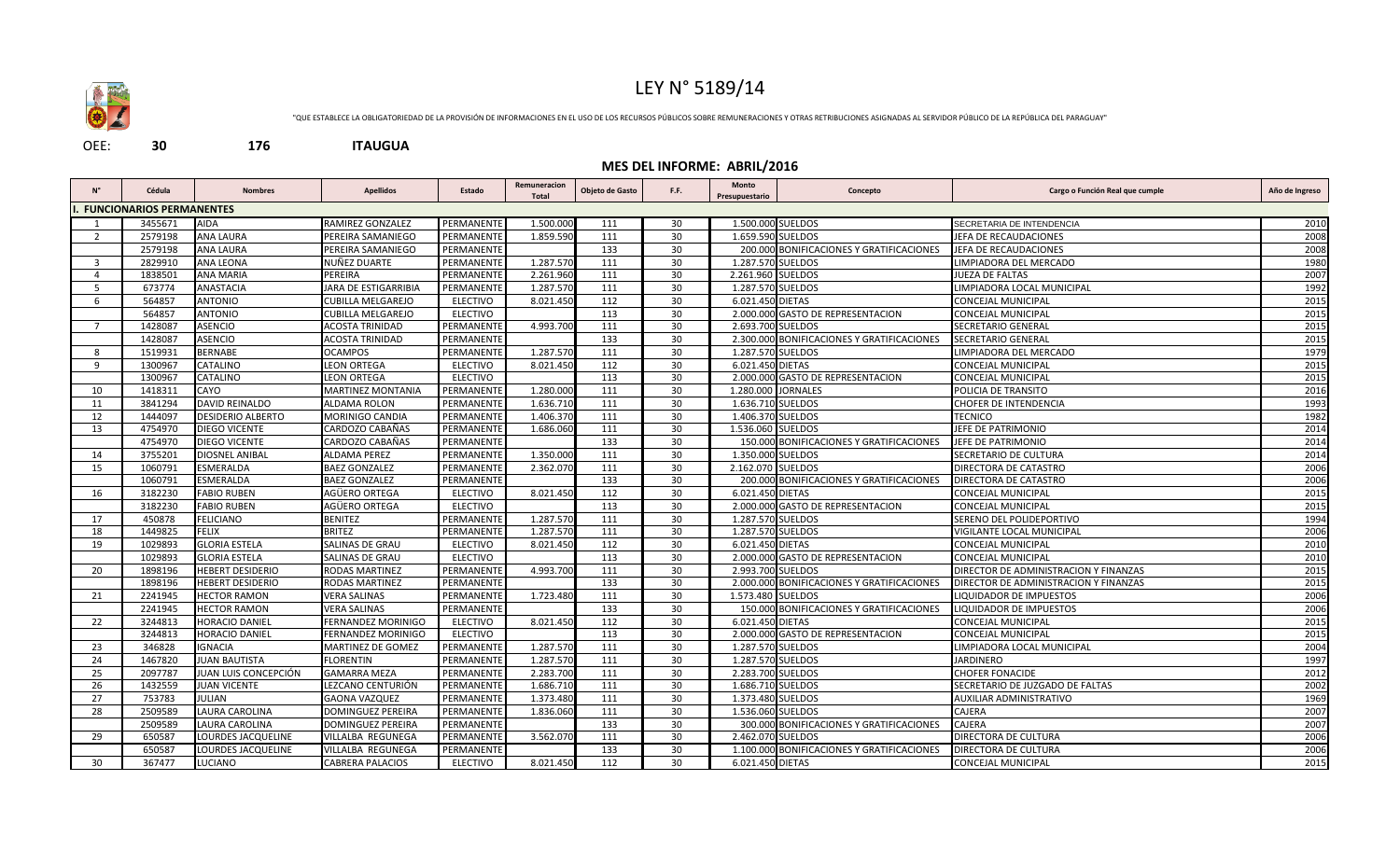|    | 367477  | <b>LUCIANO</b>          | <b>CABRERA PALACIOS</b>  | <b>ELECTIVO</b> |             | 113 | 30              | 2.000.000 GASTO DE REPRESENTACION          | <b>CONCEJAL MUNICIPAL</b>                     | 2015 |
|----|---------|-------------------------|--------------------------|-----------------|-------------|-----|-----------------|--------------------------------------------|-----------------------------------------------|------|
| 31 | 4328779 | <b>LUCIANO</b>          | <b>SALINAS JARA</b>      | <b>ELECTIVO</b> | 8.021.450   | 112 | 30              | 6.021.450 DIETAS                           | <b>CONCEJAL MUNICIPAL</b>                     | 2015 |
|    | 4328779 | <b>LUCIANO</b>          | <b>SALINAS JARA</b>      | <b>ELECTIVO</b> |             | 113 | 30              | 2.000.000 GASTO DE REPRESENTACION          | <b>CONCEJAL MUNICIPAL</b>                     | 2015 |
| 32 | 2103146 | <b>LUIS ALBERTO</b>     | <b>ALVAREZ ISASI</b>     | PERMANENTE      | 3.662.070   | 111 | 30              | 2.162.070 SUELDOS                          | <b>ENCARGADO DE DOC</b>                       | 2006 |
|    | 2103146 | LUIS ALBERTO            | <b>ALVAREZ ISASI</b>     | PERMANENTE      |             | 133 | 30              | 1.500.000 BONIFICACIONES Y GRATIFICACIONES | <b>ENCARGADO DE DOC</b>                       | 2006 |
| 33 | 1551213 | <b>LUIS GONZAGA</b>     | <b>TORRES ALFONSO</b>    | PERMANENTE      | 2.162.070   | 111 | 30              | 2.162.070 SUELDOS                          | <b>AUXILIAR DE TRANSITO</b>                   | 2007 |
| 34 | 3718511 | <b>MARIO GUSTAVO</b>    | <b>ORTIZ BOGARIN</b>     | <b>ELECTIVO</b> | 8.021.450   | 112 | 30              | 6.021.450 DIETAS                           | <b>CONCEJAL MUNICIPAL</b>                     | 2015 |
|    | 3718511 | <b>MARIO GUSTAVO</b>    | <b>ORTIZ BOGARIN</b>     | <b>ELECTIVO</b> |             | 113 | 30              | 2.000.000 GASTO DE REPRESENTACION          | <b>CONCEJAL MUNICIPAL</b>                     | 2015 |
| 35 | 1769540 | MIGUEL ANGEL            | <b>MEZA ACOSTA</b>       | <b>ELECTIVO</b> | 12.751.100  | 112 | 30              | 5.183.100 DIETAS                           | INTENDENTE MUNICIPAL 2015/2020                | 2015 |
|    | 1769540 | MIGUEL ANGEL            | MEZA ACOSTA              | <b>ELECTIVO</b> |             | 133 | 30              | 4.000.000 BONIFICACIONES Y GRATIFICACIONES | INTENDENTE MUNICIPAL 2015/2020                | 2015 |
|    | 1769540 | MIGUEL ANGEL            | <b>MEZA ACOSTA</b>       | <b>ELECTIVO</b> |             | 113 | 30              | 3.568.000 GASTO DE REPRESENTACION          | INTENDENTE MUNICIPAL 2015/2020                | 2015 |
| 36 | 1291426 | <b>MIRIAN VIOLETA</b>   | <b>SALINAS SOSA</b>      | <b>ELECTIVO</b> | 8.021.450   | 112 | 30              | 6.021.450 DIETAS                           | <b>CONCEJAL MUNICIPAL</b>                     | 2010 |
|    | 1291426 | <b>MIRIAN VIOLETA</b>   | <b>SALINAS SOSA</b>      | <b>ELECTIVO</b> |             | 113 | 30              | 2.000.000 GASTO DE REPRESENTACION          | <b>CONCEJAL MUNICIPAL</b>                     | 2010 |
| 37 | 6616571 | MIRNA ELIZABETH         | RODAS ALCARAZ            | PERMANENTE      | 1.400.370   | 111 | 30              | 1.400.370 SUELDOS                          | SECRETARIA DE INTENDENCIA                     | 2014 |
| 38 | 5401266 | <b>NOELIA TERESITA</b>  | SANTACRUZ BOGARIN        | PERMANENTE      | 1.390.000   | 111 | 30              | 1.390.000 SUELDOS                          | <b>AUXILIAR DE RECAUDACIONES</b>              | 2014 |
| 39 | 3994625 | <b>NORMA BEATRIZ</b>    | NUÑEZ SALDIVAR           | PERMANENTE      | 1.500.000   | 111 | 30              | 1.500.000 SUELDOS                          | SECRETARIA DE DIRECCION DE OBRAS              | 2016 |
| 40 | 1738363 | <b>ODULIO</b>           | <b>OJEDA GIMENEZ</b>     | PERMANENTE      | 1.087.570   | 111 | 30              | 1.087.570 SUELDOS                          | <b>INSPECTOR DE MATADERIA</b>                 | 2007 |
| 41 | 1527261 | <b>OSCAR ESTANISLAO</b> | <b>GONZALEZ VERA</b>     | PERMANENTE      | 2.896.070   | 111 | 30              | 2.396.070 SUELDOS                          | JEFE DE CATASTRO                              | 1997 |
|    | 1527261 | <b>OSCAR ESTANISLAO</b> | <b>GONZALEZ VERA</b>     | PERMANENTE      |             | 133 | 30              | 500.000 BONIFICACIONES Y GRATIFICACIONES   | JEFE DE CATASTRO                              | 1997 |
| 42 | 1261454 | <b>RAMON</b>            | CARDOZO CAMUPZANO        | <b>ELECTIVO</b> | 8.021.450   | 112 | 30              | 6.021.450 DIETAS                           | <b>CONCEJAL MUNICIPAL</b>                     | 2010 |
|    | 1261454 | <b>RAMON</b>            | CARDOZO CAMUPZANO        | <b>ELECTIVO</b> |             | 113 | 30              | 2.000.000 GASTO DE REPRESENTACION          | <b>CONCEJAL MUNICIPAL</b>                     | 2010 |
| 43 | 1111724 | <b>RAMONA</b>           | DURE CABAÑAS             | PERMANENTE      | 2.162.070   | 111 | 30              | 2.162.070 SUELDOS                          | ASESORA DIRECCION DE RRHH                     | 2002 |
| 44 | 461643  | <b>RICARDO</b>          | <b>RIVEROS GUERRERO</b>  | PERMANENTE      | 3.193.700   | 111 | 30              | 2.693.700 SUELDOS                          | <b>ENCARGADO DE SUMINISTRO</b>                | 2006 |
|    | 461643  | <b>RICARDO</b>          | <b>RIVEROS GUERRERO</b>  | PERMANENTE      |             | 133 | 30              | 500.000 BONIFICACIONES Y GRATIFICACIONES   | <b>ENCARGADO DE SUMINISTRO</b>                | 2006 |
| 45 | 3545086 | <b>RUBEN ANTONIO</b>    | <b>MORINIGO ORREGO</b>   | PERMANENTE      | 2.512.070   | 111 | 30              | 2.162.070 SUELDOS                          | SECRETARIO GENERAL JUNTA MUNICIPAL            | 2003 |
|    | 3545086 | <b>RUBEN ANTONIO</b>    | <b>MORINIGO ORREGO</b>   | PERMANENTE      |             | 133 | 30              | 350.000 BONIFICACIONES Y GRATIFICACIONES   | SECRETARIO GENERAL JUNTA MUNICIPAL            | 2003 |
| 46 | 3335705 | <b>RUTH NATALIA</b>     | RIVEROS RIQUELME         | PERMANENTE      | 1.659.000   | 111 | 30              | 1.659.000 SUELDOS                          | AUXILIAR ADMINISTRATIVO DE LA JUNTA MUNICIPAL | 2010 |
| 47 | 4171300 | <b>SANDRA ELIZABETH</b> | CABAÑAS GALEANO          | PERMANENTE      | 1.287.570   | 111 | 30              | 1.287.570 SUELDOS                          | AUXILIAR DE DIRECCIÓN DE TRANSITO             | 2008 |
| 48 | 1990586 | <b>TOMAS</b>            | <b>RUIZ ROA</b>          | PERMANENTE      | 1.337.570   | 111 | 30              | 1.337.570 SUELDOS                          | INSPECTOR DE MATADERÍA                        | 2007 |
| 49 | 1092187 | <b>TOMAS ANTONIO</b>    | <b>MORINIGO GUERRERO</b> | <b>ELECTIVO</b> | 8.021.450   | 112 | 30              | 6.021.450 DIETAS                           | <b>CONCEJAL MUNICIPAL</b>                     | 2015 |
|    | 1092187 | <b>TOMAS ANTONIO</b>    | <b>MORINIGO GUERRERO</b> | <b>ELECTIVO</b> |             | 113 | 30 <sup>°</sup> | 2.000.000 GASTO DE REPRESENTACION          | <b>CONCEJAL MUNICIPAL</b>                     | 2015 |
| 50 | 1450866 | <b>VICTORINO</b>        | <b>ORTEGA</b>            | PERMANENTE      | 1.287.570   | 111 | 30              | 1.287.570 SUELDOS                          | <b>ENCARGADO DE DEPOSITO</b>                  | 1997 |
| 51 | 876164  | <b>WILFRIDO</b>         | <b>DELGADO ROMERO</b>    | <b>ELECTIVO</b> | 8.021.450   | 112 | 30              | 6.021.450 DIETAS                           | <b>CONCEJAL MUNICIPAL</b>                     | 2010 |
|    | 876164  | <b>WILFRIDO</b>         | <b>DELGADO ROMERO</b>    | <b>ELECTIVO</b> |             | 113 | 30              | 2.000.000 GASTO DE REPRESENTACION          | <b>CONCEJAL MUNICIPAL</b>                     | 2010 |
| 52 | 2918459 | <b>WILMA</b>            | ACUÑA MIRANDA            | PERMANENTE      | 2.816.110   | 111 | 30              | 2.016.110 SUELDOS                          | <b>TESORERA</b>                               | 2007 |
|    | 2918459 | <b>WILMA</b>            | ACUÑA MIRANDA            | PERMANENTE      |             | 133 | 30              | 800.000 BONIFICACIONES Y GRATIFICACIONES   | <b>TESORERA</b>                               | 2007 |
|    |         |                         |                          |                 | 186.170.960 |     |                 | 186.170.960                                |                                               |      |

## **II. PERSONAL CONTRATADO**

 329539 ADELA ELFIRIA BARBOTE NAVARRO CONTRATADO 1.080.000 144 30 1.080.000 JORNALES ENCARGADA DE LIMPIADORAS DE LA INSTITUCION 2006 2 2374148 ALCIDES CARDOZO CONTRATADO 1.190.000 144 30 1.190.000 JORNALES ENCARGADO DE COMISIONES VECINALES 2006<br>2006 2377875 ALDO ACOSTA VEGA CONTRATADO 1.500.000 144 30 1.500.000 JORNALES CHOFER DE CAMION VOLQUETE 2015 6377875 ALDO ACOSTA VEGA CONTRATADO 1.500.000 144 30 1.500.000 JORNALES CHOFER DE CAMION VOLQUETE 2015 4 4752112 ALDO ISAAC RODRIGUEZ ORTIZ CONTRATADO 1.495.000 144 30 1.495.000 JORNALES PERSONAL DE LA CUARILLA MUNICIPAL 2016 5 1125750 ALFREDO MEDINA BOGADO CONTRATADO 2.600.000 145 30 2.600.000 HONORARIOS PROFESIONALES ASESOR EXTERNO 2016 2016<br>1.495.000 JORNALES PERSONAL DE LA CUARILLA MUNICIPAL 2006 2.000 2.000 2.44 30 1.495.000 JORNALES PROFE 809095 AMADO CARDOZO CAMPUZANO CONTRATADO 1.495.000 144 30 1.495.000 JORNALES PERSONAL DE LA CUARILLA MUNICIPAL 2006 NOTIFICADOR DE DIRCCIÓN DE OBRAS 5406294 AMANCIO COLMAN CONTRATADO 1.180.000 144 30 1.180.000 JORNALES POLICIA DE TRANSITO 2006 1396710 ANDRES MANCUELLO CONTRATADO 1.350.000 144 30 1.350.000 JORNALES ELECTRICISTA 2006 3575906 ANDRES FLORENTIN PIRIS CONTRATADO 2.650.000 144 30 2.650.000 JORNALES CHOFER DE PALA CARGADORA 2014 1035413 ANDRES ABELINO CASTILLO CONTRATADO 2.200.000 144 30 2.200.000 JORNALES CHOFER RETROEXCAVADORA 2008 13 3711339 ANDRES SABINO ZORRILLA GAMARRA CONTRATADO 150.000 144 30 150.000 JORNALES PROFESORA DEL CENTRO COMUNITARIO DEL ARTE DE ALDAMA CAÑADA 2014 1046801 ANTONIO ESTIGARRIBIA OVELAR CONTRATADO 2.400.000 145 30 2.400.000 HONORARIOS PROFESIONALES DIRECTOR DE RRHH 2014 1425163 ANTONIO DEMETRIO AGUILAR CONTRATADO 2.500.000 144 30 2.500.000 JORNALES ENCARGADO DE MANTENIMIENTO VIAL 2015 1995142 ANUNCIO FERREIRA SALINAS CONTRATADO 1.500.000 144 30 1.500.000 JORNALES ENCARGADO DEL CEMENTERIO 2006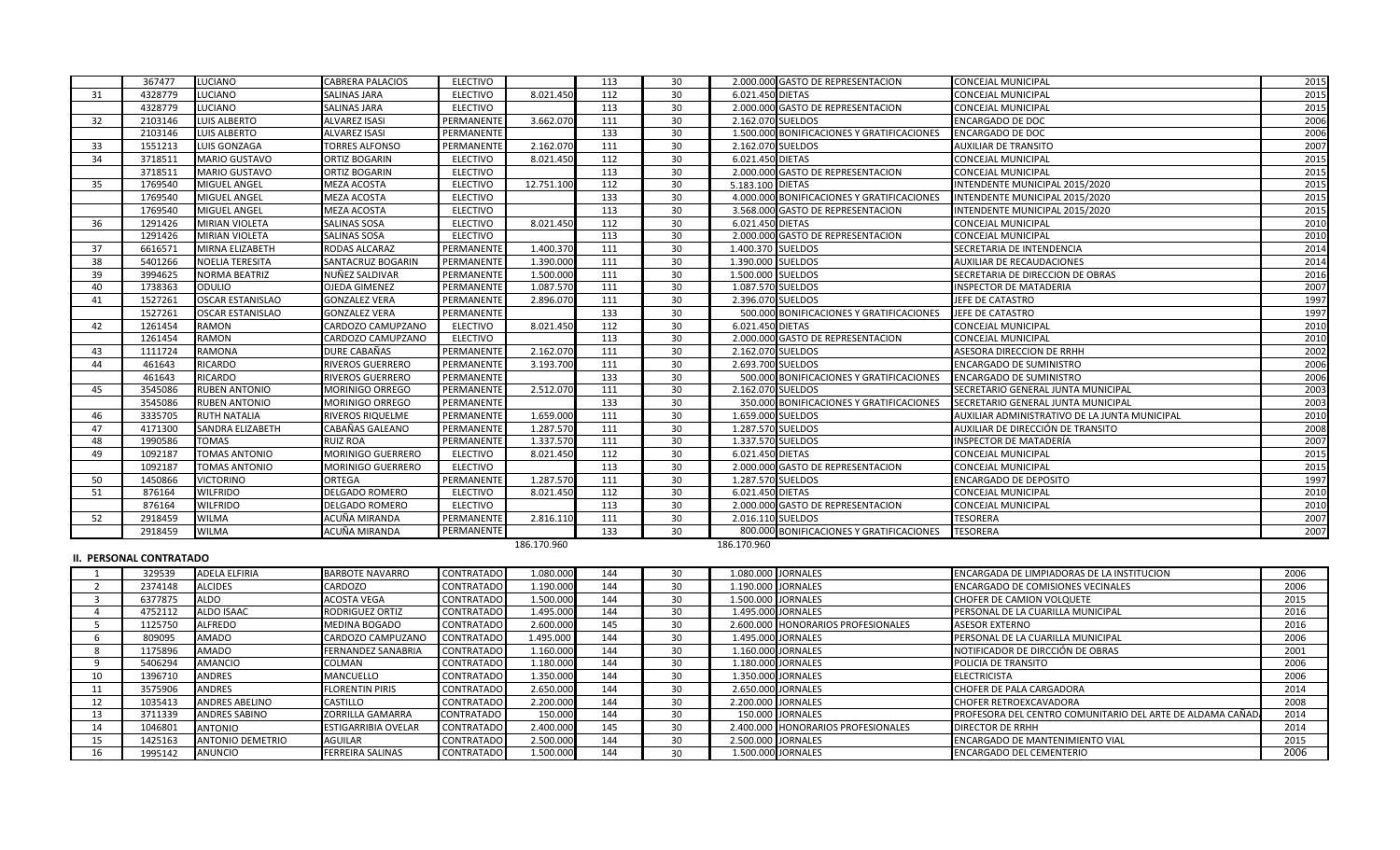| 17       | 2547295            | ARMINDA                                     | <b>ACOSTA RIVEROS</b>          | <b>CONTRATADO</b>                      | 1.495.000              | 144        | 30       | 1.495.000 JORNALES                                 | PERSONAL DE LA CUARILLA MUNICIPAL                               | 2012         |
|----------|--------------------|---------------------------------------------|--------------------------------|----------------------------------------|------------------------|------------|----------|----------------------------------------------------|-----------------------------------------------------------------|--------------|
| 18       | 3019326            | <b>ARNALDO CRISTINO</b>                     | <b>DIAZ BOBADILLA</b>          | <b>CONTRATADO</b>                      | 1.180.000              | 144        | 30       | 1.180.000 JORNALES                                 | POLICIA DE TRANSITO                                             | 2015         |
| 19       | 5307180            | <b>ARTURO</b>                               | SANABRIA TORRES                | CONTRATADO                             | 1.200.00               | 144        | 30       | 1.200.000 JORNALES                                 | NOTIFICADOR DE RECAUDACIONES                                    | 2012         |
| 20       | 2093968            | <b>ATANASIO</b>                             | GONZALEZ RUIZ DIAZ             | <b>CONTRATADO</b>                      | 1.200.000              | 144        | 30       | 1.200.000 JORNALES                                 | VIGILANTE DEL CENTRO CULTURAL                                   | 2006         |
| 21       | 1630337            | <b>AURELIA</b>                              | LOPEZ                          | <b>CONTRATADO</b>                      | 1.495.000              | 144        | 30       | 1.495.000 JORNALES                                 | PERSONAL DE LA CUARILLA MUNICIPAL                               | 2008         |
| 22       | 2166986            | BERNARDINO                                  | CANDIA                         | <b>CONTRATADO</b>                      | 1.495.000              | 144        | 30       | 1.495.000 JORNALES                                 | PERSONAL DE LA CUARILLA MUNICIPAL                               | 2001         |
| 23       | 2387158            | <b>BERNARDINO</b>                           | <b>OJEDA</b>                   | <b>CONTRATADO</b>                      | 1.240.000              | 144        | 30       | 1.240.000<br><b>JORNALES</b>                       | <b>INSPECTOR DE MATADERÍA</b>                                   | 2001         |
| 24       | 3426496            | <b>BLANCA CELINA</b>                        | FLEITAS DE GAONA               | <b>CONTRATADO</b>                      | 1.200.000              | 144        | 30       | 1.200.000 JORNALES                                 | COCINERA ESCUELA CONCEPCION LEYES DE CHAVEZ                     | 2014         |
| 25       | 4672918            | <b>BLANCA JUSTINA</b>                       | LOPEZ DE SANTACRUZ             | <b>CONTRATADO</b>                      | 2.000.000              | 144        | 30       | 2.000.000 JORNALES                                 | ENCARGADA DE LA SECRETARIA DE LA MUJER                          | 2016         |
| 26       | 5784480            | <b>BLAS HERMINIO</b>                        | CARDOZO AMARILLA               | <b>CONTRATADO</b>                      | 1.600.000              | 144        | 30       | 1.600.000 JORNALES                                 | AUXILIAR DIRECCION DE ADMINISTRACION                            | 2013         |
| 27       | 5379991            | <b>BRUNA YGNACIA</b>                        | /EGA                           | <b>CONTRATADO</b>                      | 150.00                 | 144        | 30       | <b>JORNALES</b><br>150.000                         | PROFESOR DEL CENTRO COMUNITARIO DE CONAVI III                   | 2010         |
| 28       | 2217811            | CARLOS                                      | <b>ALFONSO CACERES</b>         | <b>CONTRATADO</b>                      | 1.495.00               | 144        | 30       | 1.495.000<br><b>JORNALES</b>                       | PERSONAL DE LA CUARILLA MUNICIPAL                               | 2006         |
| 29       | 1810981            | <b>CARLOS ALBERTO</b>                       | ESPINOLA                       | <b>CONTRATADO</b>                      | 1.460.000              | 144        | 30       | 1.460.000 JORNALES                                 | SERENO MERCADO MUNICIPAL                                        | 2006         |
| 30       | 4947780            | <b>CARLOS AUGUSTO</b>                       | ROMERO GAMARRA                 | <b>CONTRATADO</b>                      | 1.200.000              | 144        | 30       | 1.200.000 JORNALES                                 | <b>CHOFER JUNTA MUNICIPAL</b>                                   | 2012         |
| 31<br>32 | 1230922<br>1257725 | <b>CARLOS EDUARDO</b>                       | RIVEROS OTERO                  | <b>CONTRATADO</b><br><b>CONTRATADO</b> | 1.500.000              | 144<br>144 | 30<br>30 | 1.500.000 JORNALES                                 | ENCARGADO DE OFICINA DE ACCESO A INFORMACIONES PUBLICAS         | 2010<br>2006 |
| 33       | 2342498            | <b>CARLOS RUBÉN</b><br><b>CARLOS UBALDO</b> | <b>RIVEROS</b><br>SALINAS SOSA | CONTRATADO                             | 1.495.000<br>1.000.000 | 144        | 30       | 1.495.000 JORNALES<br>1.000.000<br><b>JORNALES</b> | PERSONAL DE LA CUARILLA MUNICIPAL<br>SERENO JUNTA MUNICIPAL     | 2006         |
| 34       | 4694597            | <b>CARMEN DIANA</b>                         | SERVIAN CENTURION              | <b>CONTRATADO</b>                      | 1.080.000              | 144        | 30       | 1.080.000 JORNALES                                 | SECRETARIA ASESORIA JURIDICA                                    | 2006         |
| 35       | 4653056            | CAROLINA                                    | CANTERO ARANA                  | <b>CONTRATADO</b>                      | 1.000.000              | 144        | 30       | 1.000.000 JORNALES                                 | AYUDANTE COCINA ESCUELA CONCEPCIÓN LEYES DE CHAVEZ              | 2014         |
| 36       | 4689541            | CATALINA                                    | <b>FLEITAS PRESENTADO</b>      | <b>CONTRATADO</b>                      | 1.000.000              | 144        | 30       | 1.000.000 JORNALES                                 | AYUDANTE DE COCINA ESCUELA JUKYRYMI                             | 2016         |
| 37       | 5631461            | <b>CESAR FIDEL</b>                          | <b>GONZALEZ GONZALEZ</b>       | <b>CONTRATADO</b>                      | 800.00                 | 144        | 30       | 800.000 JORNALES                                   | ORDENANZA DE LA JUNTA MUNICIPAL                                 | 2016         |
| 38       | 3504143            | <b>CESAR MIGUEL</b>                         | <b>ORTEGA SANABRIA</b>         | <b>CONTRATADO</b>                      | 2.500.00               | 144        | 30       | 2.500.000<br><b>JORNALES</b>                       | DIRECTOR DE TRANSITO                                            | 2015         |
| 39       | 2046148            | <b>CHISTIAN BIENVENIDO</b>                  | CANTERO NUNEZ                  | CONTRATADO                             | 1.180.000              | 144        | 30       | 1.180.000 JORNALES                                 | POLICIA DE TRANSITO                                             | 2016         |
| 40       | 1129825            | CLAUDELINA                                  | ROJAS DE RIVEROS               | <b>CONTRATADO</b>                      | 1.000.000              | 144        | 30       | 1.000.000 JORNALES                                 | AYUDANTE DE COCINA ESCUELA PROF. ESTANISLAO ESPINOLA            | 2014         |
| 41       | 2540568            | CLAUDIO                                     | RAMIREZ                        | CONTRATADO                             | 800.00                 | 144        | 30       | <b>JORNALES</b><br>800.000                         | PROFESOR DEL TALLER DE TEATRO                                   | 2011         |
| 42       | 4141026            | CRISTHIAN EMILIANO                          | ENCINA CANTERO                 | CONTRATADO                             | 150.00                 | 144        | 30       | 150.000 JORNALES                                   | PROFESOR DEL CENTRO COMUNITARIO DE CONAVI III                   | 2014         |
| 43       | 2098056            | <b>CRISTHIAN MILCIADES</b>                  | OLMEDO GAONA                   | CONTRATADO                             | 1.300.00               | 144        | 30       | 1.300.000<br><b>JORNALES</b>                       | <b>COBRADOR DE MERCADO</b>                                      | 2006         |
| 44       | 5013815            | CRISTINA                                    | <b>ORTIZ</b>                   | <b>CONTRATADO</b>                      | 1.000.000              | 144        | 30       | 1.000.000<br><b>JORNALES</b>                       | AYUDANTE DE COCINA ESCUELA URUNDE'Y                             | 2014         |
| 45       | 4212344            | <b>CYNTHIA RAMONA</b>                       | PEREZ ACOSTA                   | <b>CONTRATADO</b>                      | 1.278.000              | 144        | 30       | 1.278.000 JORNALES                                 | POLICIA DE TRANSITO                                             | 2006         |
| 46       | 3861018            | <b>DAHIANA BEATRIZ</b>                      | ZARZA VEGA                     | CONTRATADO                             | 895.00                 | 144        | 30       | 895.000<br><b>JORNALES</b>                         | AUXILIAR SECRETARIA ESCUELA DE TEATRO                           | 2015         |
| 47       | 3983099            | <b>DAMYR FABIAN</b>                         | <b>FABIO PALACIOS</b>          | CONTRATADO                             | 700.00                 | 144        | 30       | 700.000<br><b>JORNALES</b>                         | PROFESOR DE GUITARRA                                            | 2011         |
| 48       | 2392439            | DANELIA ROSALBA                             | CACERES DE BAEZ                | CONTRATADO                             | 1.200.00               | 144        | 30       | 1.200.000 JORNALES                                 | ASISTENTE DE SECRETARIA DE ACCION SOCIAL                        | 2010         |
| 49       | 1256862            | DANIEL                                      | PATIÑO GALEANO                 | <b>CONTRATADO</b>                      | 1.495.000              | 144        | 30       | 1.495.000 JORNALES                                 | PERSONAL DE LA CUARILLA MUNICIPAL                               | 2004         |
| 50       | 1503595            | <b>DEL ROSARIO</b>                          |                                |                                        |                        |            | 30       |                                                    |                                                                 |              |
|          |                    |                                             | QUIÑONEZ CABAÑAS               | <b>CONTRATADO</b>                      | 500.000                | 144        |          | 500.000 JORNALES                                   | ENCARGADA DE COMERCIALIZACIÓN DE PRODUCTOS ARTESANIA DE ÑANDUTI | 2016         |
| 51       | 1551577            | DEOLINDA RAMONA                             | <b>GIMENEZ BERKHOLTZ</b>       | <b>CONTRATADO</b>                      | 150.00                 | 144        | 30       | 150.000 JORNALES                                   | PROFESORA DEL CENTRO COMUNITARIO DEL ARTE DE ALDAMA CAÑAD       | 2011         |
| 52       | 5781796            | <b>DERLIS DAVID</b>                         | ACOSTA ROJAS                   | CONTRATADO                             | 900.00                 | 144        | 30       | 900.000<br><b>JORNALES</b>                         | AUXILIAR ADMINISTRATIVO                                         | 2015         |
| 53       | 3323891            | <b>DERLIS JOAQUIN</b>                       | CORREA OCAMPOS                 | CONTRATADO                             | 2.200.000              | 144        | 30       | 2.200.000 JORNALES                                 | JEFE DE CATASTRO                                                | 2001         |
| 54       | 1223116            | <b>EDUARDO</b>                              | RAMIREZ                        | CONTRATADO                             | 2.650.000              | 144        | 30       | 2.650.000 JORNALES                                 | CHOFER MOTONIVELADORA                                           | 2002         |
| 55       | 1823791            | <b>ELOISA</b>                               | CANDIA                         | <b>CONTRATADO</b>                      | 1.160.00               | 144        | 30       | 1.160.000 JORNALES                                 | LIMPIADORA DE LA INSTITUCIÓN                                    | 2001         |
| 56       | 925860             | ELVIRA                                      | MANCUELLO                      | CONTRATADO                             | 1.000.000              | 144        | 30       | 1.000.000 JORNALES                                 | AYUDANTE DE COCINA ESCUELA URUNDE'Y                             | 2015         |
| 57       | 1701557            | <b>EMILIANO</b>                             | <b>DIAZ</b>                    | <b>CONTRATADO</b>                      | 2.093.000              | 144        | 30       | 2.093.000 JORNALES                                 | CHOFER CUADRILLA MUNICIPAL                                      | 2013         |
| 58       | 5421873            | <b>EMMANUEL</b>                             | LOPEZ CORONEL                  | CONTRATADO                             | 1.495.000              | 144        | 30       | 1.495.000 JORNALES                                 | PERSONAL DE LA CUARILLA MUNICIPAL                               | 2016         |
| 59       | 3690061            | <b>ENRIQUE ALBERTO</b>                      | ESCOBAR OVELAR                 | CONTRATADO                             | 1.450.000              | 144        | 30       | 1.450.000 JORNALES                                 | CONSULTORIA Y FORTALECIMIENTO DE LOS CENTROS COMUNITARIOS       | 2012         |
| 60       | 2072917            | <b>FAUSTO</b>                               | <b>GALEANO GUERRERO</b>        | <b>CONTRATADO</b>                      | 1.500.000              | 144        | 30       | 1.500.000 JORNALES                                 | SEPULTURERO DEL CEMENTERIO MUNICIPAL                            | 2001         |
| 61       | 1297237            | <b>FEDERICO</b>                             | MARECOS HERMOSILLA             | <b>CONTRATADO</b>                      | 1.800.000              | 145        | 30       | 1.800.000 HONORARIOS PROFESIONALES                 | ASESOR DEL DEPARTAMENTO DE CULTURA                              | 2016         |
| 62       | 2913774            | <b>FELICIA</b>                              | SERVIAN OJEDA                  | CONTRATADO                             | 1.000.000              | 144        | 30       | 1.000.000 JORNALES                                 | LIMPIADORA DEL CENTRO CULTURAL                                  | 2011         |
| 63       | 439792             | FELIX                                       | FERREIRA MORINIGO              | <b>CONTRATADO</b>                      | 250.00                 | 144        | 30       | 250.000<br><b>JORNALES</b>                         | PROFESOR AUXILIAR DE CORO MUNICIPAL DE LA TERCERA EDAD          | 2016         |
| 64       | 1558227            | <b>FLORIA</b>                               | PIRIS AGUILERA                 | CONTRATADO                             | 4.400.000              | 145        | 30       | 4.400.000 HONORARIOS PROFESIONALES                 | FISCALIZADORA DE OBRAS DE FONACIDE                              | 2015         |
| 65       | 1790789            | <b>FIDELINA</b>                             | RUIZ DIAZ ZARACHO              | <b>CONTRATADO</b>                      | 1.200.000              | 144        | 30       | 1.200.000 JORNALES                                 | Cocinera de la Escuela Bàsica Nº 6.660 Vecinos Unidos           | 2016         |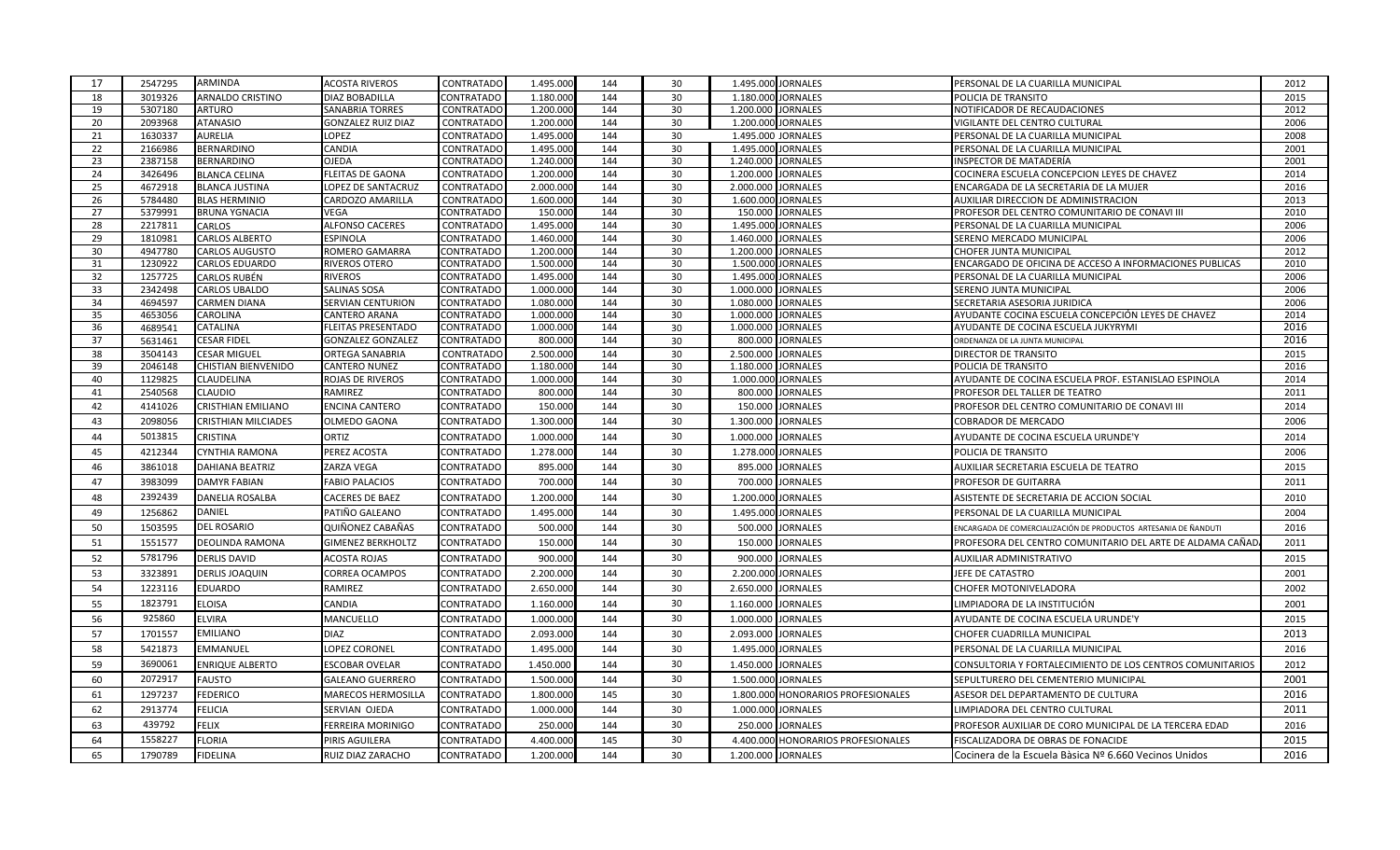| 66  | 2352462 | <b>FRANCISCO JAVIER</b> | MANCUELLO SAMANIEGO CONTRATADO |                   | 1.245.000 | 144 | 30 | 1.245.000 JORNALES |                                 | <b>INSPECTOR DE CATASTRO</b>                                 | 2006 |
|-----|---------|-------------------------|--------------------------------|-------------------|-----------|-----|----|--------------------|---------------------------------|--------------------------------------------------------------|------|
| 67  | 3823511 | <b>FREDY GABRIEL</b>    | TRINIDAD GONZALEZ              | <b>CONTRATADO</b> | 1.200.000 | 144 | 30 | 1.200.000          | <b>JORNALES</b>                 | NOTIFICADOR DE RECAUDACIONES                                 | 2012 |
| 68  | 1247968 | <b>GILBERTO</b>         | SARACHO OVELAR                 | CONTRATADO        | 1.495.000 | 144 | 30 |                    | 1.495.000 JORNALES              | PERSONAL DE LA CUARILLA MUNICIPAL                            | 2001 |
| 69  | 1888963 | GILL                    | ALFONSO JARA                   | CONTRATADO        | 1.495.000 | 144 | 30 | 1.495.000          | <b>JORNALES</b>                 | VIGILANTE DEL LOCAL MUNICIPAL                                | 2001 |
| 70  | 2091234 | <b>GLADIS</b>           | <b>GONZALEZ DE RAMIREZ</b>     | <b>CONTRATADO</b> | 1.000.000 | 144 | 30 | 1.000.000          | <b>JORNALES</b>                 | AYUDANTE COCINA ESCUELA CONCEPCIÓN LEYES DE CHAVEZ           | 2014 |
| 71  | 3323239 | <b>GLADYS ESTELA</b>    | ORTEGA DUARTE                  | CONTRATADO        | 1.200.000 | 144 | 30 | 1.200.000 JORNALES |                                 | CONSEJERA DE CODENI                                          | 2012 |
| 72  | 4455573 | <b>GLADYS ZUNILDA</b>   | TOLEDO BENITEZ                 | <b>CONTRATADO</b> | 1.200.000 | 144 | 30 | 1.200.000          | <b>JORNALES</b>                 | CONSEJERA DE CODENI                                          | 2013 |
| 73  | 1252204 | <b>GLORIA ELIZABETH</b> | ESPINOLA VERA                  | <b>CONTRATADO</b> | 750.000   | 145 | 30 | 750.000            | <b>HONORARIOS PROFESIONALES</b> | SERVICIOS DE INFORMATICA                                     | 2014 |
| 74  | 2392469 | <b>GLORIA ROSSANA</b>   | VELAZQUEZ G.                   | CONTRATADO        | 1.200.000 | 144 | 30 | 1.200.000          | <b>JORNALES</b>                 | COCINERA ESCUELA JUKYRYMI                                    | 2014 |
| 75  | 3750268 | <b>GRACIELA</b>         | VAZQUEZ MIÑO                   | CONTRATADO        | 1.200.000 | 144 | 30 | 1.200.000          | <b>JORNALES</b>                 | COCINERA ESCUELA PROF. ESTANISLAO ESPINOLA                   | 2014 |
| 76  | 3819310 | <b>GRACIELA</b>         | PRESENTADO                     | <b>CONTRATADO</b> | 1.000.000 | 144 | 30 | 1.000.000          | <b>JORNALES</b>                 | AYUDANTE DE COCINA ESCUELA JUKYRYMI                          | 2014 |
| 77  | 1132395 | <b>GUSTAVO JAVIER</b>   | <b>CRECHI CORONEL</b>          | CONTRATADO        | 1.360.000 | 144 | 30 | 1.360.000          | <b>JORNALES</b>                 | SERENO JUNTA MUNICIPAL                                       | 2006 |
| 78  | 327268  | <b>HEIDE EMILIA</b>     | ALDAMA CAÑETE                  | <b>CONTRATADO</b> | 2.200.000 | 144 | 30 | 2.200.000          | <b>JORNALES</b>                 | DIRECTORA DE CODENI                                          | 2006 |
| 79  | 4783445 | <b>HERNAN</b>           | <b>BAEZ GUERRERO</b>           | <b>CONTRATADO</b> | 800.000   | 144 | 30 |                    | 800.000 JORNALES                | PROFESOR DE GUITARRA                                         | 2012 |
| 80  | 5312526 | <b>HERNAN</b>           | MERELES CARDOZO                | <b>CONTRATADO</b> | 1.495.000 | 144 | 30 | 1.495.000 JORNALES |                                 | PERSONAL DE LA CUARILLA MUNICIPAL                            | 2016 |
| 81  | 818645  | <b>HIGINIO</b>          | BRITOS BAREIRO                 | CONTRATADO        | 1.400.000 | 144 | 30 | 1.400.000          | <b>JORNALES</b>                 | AUXILIAR DE MERCADO MUNICIPAL                                | 2006 |
| 82  | 4186782 | <b>HUGO FRANCISCO</b>   | CABRERA ORTEGA                 | CONTRATADO        | 800.000   | 144 | 30 | 800.000            | <b>JORNALES</b>                 | PROFESOR DEL TALLER DE TEATRO                                | 2012 |
| 83  | 4385687 | <b>HUGO JAVIER</b>      | ZORRILLA                       | CONTRATADO        | 1.495.000 | 144 | 30 |                    | 1.495.000 JORNALES              | PERSONAL DE LA CUARILLA MUNICIPAL                            | 2006 |
| 84  | 781016  | <b>ISIDRO</b>           | RAMIREZ                        | <b>CONTRATADO</b> | 1.495.000 | 144 | 30 | 1.495.000 JORNALES |                                 | PERSONAL DE LA CUARILLA MUNICIPAL                            | 2008 |
| 85  | 4633034 | <b>ISRAEL</b>           | <b>COLMAN RIQUELME</b>         | <b>CONTRATADO</b> | 1.500.000 | 144 | 30 | 1.500.000          | <b>JORNALES</b>                 | CHOFER DE CAMION VOLQUETE                                    | 2012 |
| 86  | 5479144 | <b>JESSICA ANDREA</b>   | ALONSO ALMADA                  | CONTRATADO        | 1.000.000 | 144 | 30 | 1.000.00           | <b>JORNALES</b>                 | SECRETARIA DEL DPTO. DE AGRICULTURA                          | 2006 |
| 87  | 5216443 | JOB DANIEL              | <b>BORDA RODRIGUEZ</b>         | CONTRATADO        | 1.410.000 | 144 | 30 | 1.410.000 JORNALES |                                 | AUXILIAR DE ADMINISTRATIVO DE LA JUNTA MUNICIPAL             | 2012 |
| 88  | 4257617 | JOSE DE LOS SANTOS      | <b>BELOTTO BRITEZ</b>          | CONTRATADO        | 1.025.000 | 144 | 30 | 1.025.000          | <b>JORNALES</b>                 | SERENO MERCADO MUNICIPAL                                     | 2014 |
| 89  | 7127245 | JOSÉ LUIS               | FRANCO LEGUIZAMON              | CONTRATADO        | 800.000   | 144 | 30 | 800.000            | JORNALES                        | ORDENANZA DIRECCION DOC                                      | 2016 |
| 90  | 2928069 | JOSÉ LUIS               | FERREIRA SALINAS               | CONTRATADO        | 1.495.000 | 144 | 30 | 1.495.000          | <b>JORNALES</b>                 | PERSONAL DE LA CUARILLA MUNICIPAL                            | 2006 |
| 91  | 3709771 | JOSÉ LUIS               | GONZALEZ BARBOTE               | <b>CONTRATADO</b> | 800.000   | 144 | 30 | 800.000            | <b>JORNALES</b>                 | AUXILIAR DE SECRETARIA DE DEPORTES                           | 2010 |
| 92  | 2498038 | <b>JOSEFINA</b>         | GONZALEZ VERA                  | CONTRATADO        | 1.290.000 | 144 | 30 | 1.290.000          | <b>JORNALES</b>                 | SECRETARIA DE INTENDENCIA                                    | 2011 |
| 93  | 263419  | JUAN                    | <b>BRITEZ RIVEROS</b>          | CONTRATADO        | 2.364.000 | 144 | 30 |                    | 2.364.000 JORNALES              | SECRETARIO DE DEPORTES                                       | 2006 |
| 94  | 4647534 | JUAN GABRIEL            | ZARATE GONZALEZ                | CONTRATADO        | 900.000   | 144 | 30 | 900.000            | <b>JORNALES</b>                 | ENCARGADO DE TELECENTRO                                      | 2010 |
| 95  | 4001309 | <b>JUAN MANUEL</b>      | MONZON MEDINA                  | CONTRATADO        | 1.500.000 | 144 | 30 | 1.500.000          | <b>JORNALES</b>                 | ENCARGADO DE LA SECRETARIA DE LA JUVENTUD                    | 2016 |
| 96  | 1666928 | <b>JUAN OBDULIO</b>     | <b>DIAZ</b>                    | <b>CONTRATADO</b> | 860.000   | 144 | 30 | 860.000            | <b>JORNALES</b>                 | PROFESOR DE GUITARRA                                         | 2010 |
| 97  | 4592890 | JUAN RAMON              | AMARILLA LEGUIZAMON            | CONTRATADO        | 1.500.000 | 144 | 30 | 1.500.000          | <b>JORNALES</b>                 | PERSONAL DE LA CUADRILLA MUNICIPAL                           | 2016 |
| 98  | 1528353 | Julio                   | <b>GAMARRA ROJAS</b>           | <b>CONTRATADO</b> | 1.180.000 | 144 | 30 | 1.180.000          | <b>JORNALES</b>                 | POLICIA DE TRANSITO                                          | 2015 |
| 99  | 3252500 | KARINA ELIZABETH        | ACOSTA                         | CONTRATADO        | 1.000.000 | 144 | 30 | 1.000.000          | <b>JORNALES</b>                 | AYUDANTE DE COCINA ESCUELA VECINOS UNIDOS                    | 2014 |
| 100 | 4812562 | KATERINE ANDREA         | SOLIS DEVACA                   | CONTRATADO        | 3.300.000 | 141 | 30 | 3.300.000          | <b>TECNICO</b>                  | PERSONAL TÉCNICA DE DIRCCION DE OBRAS                        | 2015 |
| 101 | 3494710 | LAURA DIANA             | CABAÑAS DE BRITEZ              | CONTRATADO        | 1.620.000 | 144 | 30 |                    | 1.620.000 JORNALES              | DIRECTORA DE SALUBRIDAD E HIGIENE                            | 2004 |
| 102 | 2098883 | LAURA MARLENE           | OVANDO CAMPUZANO               | CONTRATADO        | 350.000   | 144 | 30 | 350.000            | <b>JORNALES</b>                 | PROFESORA DE CORO MUNICIPAL DE LA TERCERA EDAD               | 2016 |
| 103 | 4544221 | LEANDRO MANUEL          | <b>GUERRERO RIVEROS</b>        | CONTRATADO        | 1.000.000 | 144 | 30 | 1.000.000 JORNALES |                                 | ASISTENTE SECRETARIA DE LA JUVENTUD                          | 2016 |
| 104 | 1155965 | LEONCIO                 | MONTANIA GONZALEZ              | <b>CONTRATADO</b> | 1.200.000 | 144 | 30 | 1.200.000          | <b>JORNALES</b>                 | SERENO MUNICIPAL                                             | 2012 |
| 105 | 2387034 | <b>LEOPOLDO</b>         | ESCOBAR                        | CONTRATADO        | 1.495.000 | 144 | 30 | 1.495.000          | <b>JORNALES</b>                 | PERSONAL DE LA CUARILLA MUNICIPAL                            | 1979 |
| 106 | 5783062 | LEYDA FABIANA           | ESTIGARRIBIA GIMENEZ           | <b>CONTRATADO</b> | 150.000   | 144 | 30 | 150.000            | <b>JORNALES</b>                 | PROFESOR DEL CENTRO COMUNITARIO DE CONAVI III                | 2012 |
| 107 | 2098061 | LIDER ISAAC             | VERA VEGA                      | CONTRATADO        | 1.460.000 | 144 | 30 | 1.460.000          | <b>JORNALES</b>                 | SERENO MERCADO MUNICIPAL                                     | 2006 |
| 108 | 2466636 | LIZ ANDREA              | BENITEZ ISASI                  | CONTRATADO        | 750.000   | 144 | 30 | 750.000            | <b>JORNALES</b>                 | PROFESORA DE DECLAMACIÓN DE LA ESCUELA Y EL TALLER DE DECLAN | 2012 |
| 109 | 3492615 | LUIS ALBERTO            | MENDEZ                         | CONTRATADO        | 1.200.000 | 144 | 30 | 1.200.000          | <b>JORNALES</b>                 | PERSONAL DE LA CUARILLA MUNICIPAL                            | 2012 |
| 110 | 2242187 | LUIS GUILLERMO          | ESQUIVEL UGARTE                | CONTRATADO        | 2.235.000 | 145 | 30 | 2.235.000          | <b>HONORARIOS PROFESIONALES</b> | ASESOR JURIDICO DE LA JUNTA MUNICIPAL                        | 2014 |
| 111 | 6036285 | <b>LUZ ALELY</b>        | <b>TORALES MENDEZ</b>          | CONTRATADO        | 1.000.000 | 144 | 30 | 1.000.000 JORNALES |                                 | SECRETARIA DIRECCION DE SALUBRIDAD                           | 2016 |
|     |         |                         |                                |                   |           |     |    |                    |                                 |                                                              |      |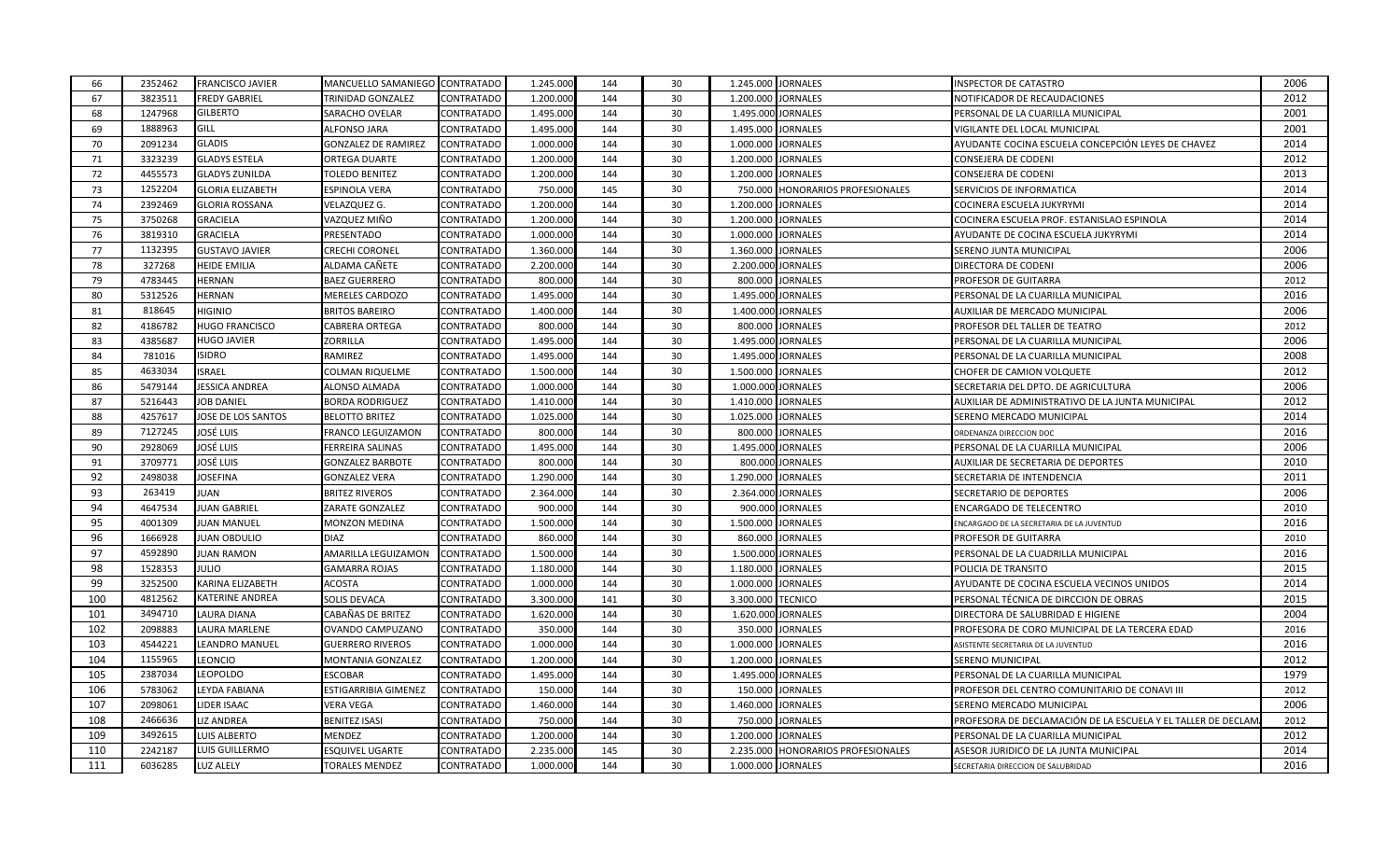| 112 | 2162857 | MARCIANO               | YEGROS GONZALEZ         | <b>CONTRATADO</b> | 1.400.000 | 144 | 30 |                    | 1.400.000 JORNALES              | ENCARGADO DE CUADRILLA MUNICIPAL                             | 2001 |
|-----|---------|------------------------|-------------------------|-------------------|-----------|-----|----|--------------------|---------------------------------|--------------------------------------------------------------|------|
| 113 | 1519072 | <b>MARCOS</b>          | DIAZ SAMANIEGO          | CONTRATADO        | 1.500.000 | 144 | 30 | 1.500.000          | <b>JORNALES</b>                 | CHOFER DE CAMION VOLQUETE                                    | 2011 |
| 114 | 2933473 | MARCOS AURELIO         | <b>ACOSTA FIGUEREDO</b> | <b>CONTRATADO</b> | 1.800.000 | 144 | 30 |                    | 1.800.000 JORNALES              | AYUDANTE PARA CAMION COMPACTADOR                             | 2004 |
| 115 | 3204412 | <b>MARIA ANDREA</b>    | ACOSTA LEZCANO          | CONTRATADO        | 1.650.000 | 145 | 30 | 1.650.000          | HONORARIOS PROFESIONALES        | NUTRICIONISTA - FONACIDE                                     | 2010 |
| 116 | 2318833 | MARIA ELENA            | ALCARAZ GOMEZ           | CONTRATADO        | 970.00    | 144 | 30 | 970.000            | <b>JORNALES</b>                 | PROFESORA DE DANZA FOLCLORICA                                | 2014 |
| 117 | 5540070 | MARIA GISSEL           | PEÑA VERA               | CONTRATADO        | 1.300.000 | 144 | 30 |                    | 1.300.000 JORNALES              | AUXILIAR DE DIRECCIÓN DE CATASTRO                            | 2013 |
| 118 | 1063743 | MARIA GLORIA           | CARDOZO DE MERELES      | <b>CONTRATADO</b> | 1.000.000 | 144 | 30 |                    | 1.000.000 JORNALES              | AYUDANTE DE COCINA ESCUELA LAUREANA VEGA                     | 2014 |
| 119 | 1975588 | <b>MARIA INES</b>      | ACOSTA DE CAMPUZANO     | <b>CONTRATADO</b> | 1.200.000 | 144 | 30 | 1.200.000          | <b>JORNALES</b>                 | COCINERA ESCUELA LAUREANA VEGA                               | 2014 |
| 120 | 2498036 | MARIA LUISA            | ROMERO                  | CONTRATADO        | 1.000.000 | 144 | 30 | 1.000.000          | <b>JORNALES</b>                 | NCARGADA DE BIBLIOTECA DEL CENTRO CULTURAL Y ARTESANAL       | 2016 |
| 121 | 2284382 | MARIA MAXIMA           | <b>GAONA FRANCO</b>     | CONTRATADO        | 1.200.000 | 144 | 30 | 1.200.000          | <b>JORNALES</b>                 | COCINA ESCUELA MEDALLA MILAGROSA                             | 2014 |
| 122 | 3331661 | MARÍA VICTORINA        | CANTERO                 | CONTRATADC        | 1.495.000 | 144 | 30 |                    | 1.495.000 JORNALES              | PERSONAL DE LA CUARILLA MUNICIPAL                            | 2006 |
| 123 | 1848651 | <b>MARIO LUIS</b>      | ESCOBAR ROJAS           | CONTRATADO        | 2.362.000 | 141 | 30 | 2.362.000          | <b>TECNICO</b>                  | DIRECTOR DEL MERCADO MUNICIPAL                               | 2012 |
| 124 | 3964042 | <b>MARTA ISABEL</b>    | RAMIREZ BAEZ            | CONTRATADC        | 1.200.000 | 144 | 30 | 1.200.000          | <b>JORNALES</b>                 | LIQUIDADORA DE IMPUESTOS                                     | 2014 |
| 125 | 859252  | MARTIN                 | GONZALEZ                | CONTRATADO        | 2.600.000 | 145 | 30 | 2.600.000          | <b>HONORARIOS PROFESIONALES</b> | ASESOR ECONOMICO DE LA JUNTA                                 | 2006 |
| 126 | 1746262 | MARTIN                 | SANABRIA GONZALEZ       | CONTRATADO        | 1.160.000 | 144 | 30 | 1.160.000          | <b>JORNALES</b>                 | PERSONAL DE LA CUARILLA MUNICIPAL                            | 2006 |
| 127 | 3354855 | MAXIMO DANIEL          | ORTEGA AYALA            | CONTRATADO        | 1.500.000 | 145 | 30 | 1.500.000          | <b>JORNALES</b>                 | AUXILIAR DEL DIRECCIÓN DE TRANSITO                           | 2016 |
| 128 | 1026790 | MEDARDO SALUSTIANO     | <b>BOGADO GONZALEZ</b>  | CONTRATADC        | 3.500.000 | 145 | 30 | 3.500.000          | HONORARIOS PROFESIONALES        | ASESOR ECONÓMICO Y CONTADOR                                  | 2007 |
| 129 | 1574567 | MERCEDES               | <b>GONZALEZ RECALDE</b> | <b>CONTRATADO</b> | 1.495.000 | 144 | 30 |                    | 1.495.000 JORNALES              | PERSONAL DE LA CUARILLA MUNICIPAL                            | 2016 |
| 130 | 1754110 | MERCEDES               | ALVAREZ                 | CONTRATADO        | 1.160.000 | 144 | 30 | 1.160.000 JORNALES |                                 | LIMPIADORA DE LA INSTITUCIÓN                                 | 2006 |
| 131 | 3799257 | MIGUEL ANGEL           | AGÜERO                  | CONTRATADO        | 1.100.000 | 144 | 30 | 1.100.000          | <b>JORNALES</b>                 | PROFESOR DE INTERPRETACION TEATRAL I Y CARACTERIZACION DE LA | 2016 |
| 132 | 6145621 | MIGUEL ANGEL           | ESPINOLA ARIAS          | CONTRATADC        | 1.300.000 | 144 | 30 | 1.300.000          | <b>JORNALES</b>                 | AUXILIAR DE ADMINISTRACION Y FINANZAS                        | 2010 |
| 133 | 619291  | MIGUEL ÁNGEL           | RODRÍGUEZ               | CONTRATADO        | 4.000.000 | 141 | 30 | 4.000.000          | <b>TECNICO</b>                  | DIRECTOR DE RECAUDACIÓN                                      | 2012 |
| 134 | 3854793 | MILNER RODRIGO         | FRANCO ALEMAN           | CONTRATADO        | 1.100.000 | 144 | 30 | 1.100.000          | <b>JORNALES</b>                 | CHOFER DE DIRECCIÓN DE OBRAS                                 | 2011 |
| 135 | 2122790 | MIRYAN                 | ARZAMENDIA              | CONTRATADO        | 1.495.000 | 144 | 30 |                    | 1.495.000 JORNALES              | PERSONAL DE LA CUARILLA MUNICIPAL                            | 2001 |
| 136 | 2046954 | MIRIAN ELISA           | CHAVEZ DE CORONEL       | CONTRATADO        | 1.300.000 | 144 | 30 | 1.300.000          | <b>JORNALES</b>                 | COBRADORA DE MERCADO                                         | 2009 |
| 137 | 2943206 | MIRTHA                 | <b>NSFRAN</b>           | CONTRATADO        | 1.300.000 | 144 | 30 | 1.300.000          | <b>JORNALES</b>                 | LIMPIADORA JUNTA MUNICIPAL                                   | 2001 |
| 138 | 3843865 | <b>VATALIA BEATRIZ</b> | VERA AYALA              | CONTRATADO        | 900.000   | 144 | 30 |                    | 900.000 JORNALES                | ENCARGADA DE BIBLIOTECA DEL CENTRO CULTURAL                  | 2010 |
| 139 | 3228515 | NATALIA NOEMÍ          | CÁCERES GAONA           | CONTRATADO        | 1.650.000 | 145 | 30 | 1.650.000          | HONORARIOS PROFESIONALES        | NUTRICIONISTA - FONACIDE                                     | 2014 |
| 140 | 1432314 | NICASIO DEL PILAR      | OVIEDO                  | CONTRATADO        | 1.495.000 | 144 | 30 | 1.495.000          | <b>JORNALES</b>                 | PERSONAL DE LA CUARILLA MUNICIPAL                            | 2012 |
| 141 | 569379  | <b>NIDIA</b>           | SANABRIA DE SANTANDEI   | CONTRATADO        | 980.000   | 144 | 30 | 980.000            | <b>JORNALES</b>                 | PROFESORA DE LITERATUTA DE LA ESCUELA DE DECLAMACIÓN         | 2001 |
| 142 | 928582  | <b>VIDIA EULOGIA</b>   | ACOSTA DE PEREZ         | CONTRATADO        | 1.160.000 | 144 | 30 |                    | 1.160.000 JORNALES              | LIMPIADORA DE LA INSTITUCIÓN                                 | 2006 |
| 143 | 3516113 | <b>VIDIA RAQUEL</b>    | <b>MEZA ROBLES</b>      | CONTRATADO        | 1.000.000 | 144 | 30 |                    | 1.000.000 JORNALES              | AYUDANTE COCINA ESCUELA CONCEPCIÓN LEYES DE CHAVEZ           | 2014 |
| 144 | 4132772 | NÍNIVE MARIA           | ARCE CHAMORRO           | CONTRATADO        | 970.000   | 144 | 30 | 970.000            | <b>JORNALES</b>                 | PROFESORA DE DANZA JAZZ                                      | 2010 |
| 145 | 3448169 | NOELIA ISIDORA         | SALINAS CABAÑAS         | CONTRATADC        | 1.180.000 | 144 | 30 | 1.180.000          | <b>JORNALES</b>                 | RECEPCIONISTA                                                | 2004 |
| 146 | 3303069 | NORMA BEATRIZ          | PEREZ RUIZ              | CONTRATADO        | 1.200.000 | 144 | 30 |                    | 1.200.000 JORNALES              | COCINERA ESCUELA URUNDE'Y                                    | 2014 |
| 147 | 2128046 | <b>OSCAR</b>           | ALFONSO AMARILLA        | CONTRATADO        | 1.180.000 | 144 | 30 | 1.180.000          | <b>JORNALES</b>                 | POLICIA DE TRANSITO                                          | 2015 |
| 148 | 1796682 | OSCAR                  | LEGUIZAMÓN OVELAR       | <b>CONTRATADO</b> | 2.000.000 | 144 | 30 | 2.000.000          | <b>JORNALES</b>                 | PERSONAL DE LA CUADRILLA MUNICIPAL                           | 2016 |
| 149 | 4218576 | OSCAR ASUNCIÓN         | RODRIGUEZ ORTIZ         | CONTRATADO        | 1.800.000 | 144 | 30 | 1.800.000          | <b>JORNALES</b>                 | NCARGADO DE MANTENIMIENTO Y REPARACIONES DE REP. MUNIC       | 2016 |
| 150 | 3804387 | OSVALDO ARIEL          | ORTIZ                   | <b>CONTRATADO</b> | 2.600.000 | 145 | 30 | 2.600.000          | <b>HONORARIOS PROFESIONALES</b> | ASESOR JURIDICODE LA MUNICIPALIDAD                           | 2010 |
| 151 | 1245050 | PABLO                  | <b>ROA</b>              | CONTRATADC        | 1.500.000 | 144 | 30 | 1.500.000          | <b>JORNALES</b>                 | ENCARGADO DE ADMINISTRACIÓN DEL MERCADO MUNICIPAL            | 2016 |
| 152 | 890793  | PANFILO                | <b>MENDEZ LOPEZ</b>     | CONTRATADO        | 1.180.000 | 144 | 30 |                    | 1.180.000 JORNALES              | POLICIA DE TRANSITO                                          | 2011 |
| 153 | 1697871 | PAOLA                  | ROJAS                   | CONTRATADC        | 1.035.000 | 144 | 30 | 1.035.000          | <b>JORNALES</b>                 | PROFESORA DE DECLAMACIÓN DE LA ESCUELA DE DECLAMACIÓN        | 2010 |
| 154 | 3974912 | PAOLA ASUNCIÓN         | ZARZA VEGA              | CONTRATADO        | 150.000   | 144 | 30 | 150.000            | <b>JORNALES</b>                 | PROFESORA DEL CENTRO COMUNITARIO DEL ARTE DE ALDAMA CAÑAD    | 2012 |
| 155 | 2687202 | PEDRO                  | <b>BAEZ OLMEDO</b>      | CONTRATADO        | 1.080.000 | 144 | 30 | 1.080.000          | <b>JORNALES</b>                 | AUXILIAR DE INTENDENCIA                                      | 2004 |
| 156 | 4580207 | PEDRO INOCENCIO        | ROMERO BRITEZ           | <b>CONTRATADO</b> | 2.500.000 | 144 | 30 | 2.500.000          | <b>JORNALES</b>                 | ENCARGADO DEL DEPARTAMENTO DE ASEO URBANO                    | 2015 |
| 157 | 1489727 | <b>PORFIRIA</b>        | LÓPEZ DE MORENO         | <b>CONTRATADO</b> | 1.180.000 | 144 | 30 | 1.180.000 JORNALES |                                 | LIMPIADORA DE LA INSTITUCIÓN                                 | 2007 |
|     |         |                        |                         |                   |           |     |    |                    |                                 |                                                              |      |